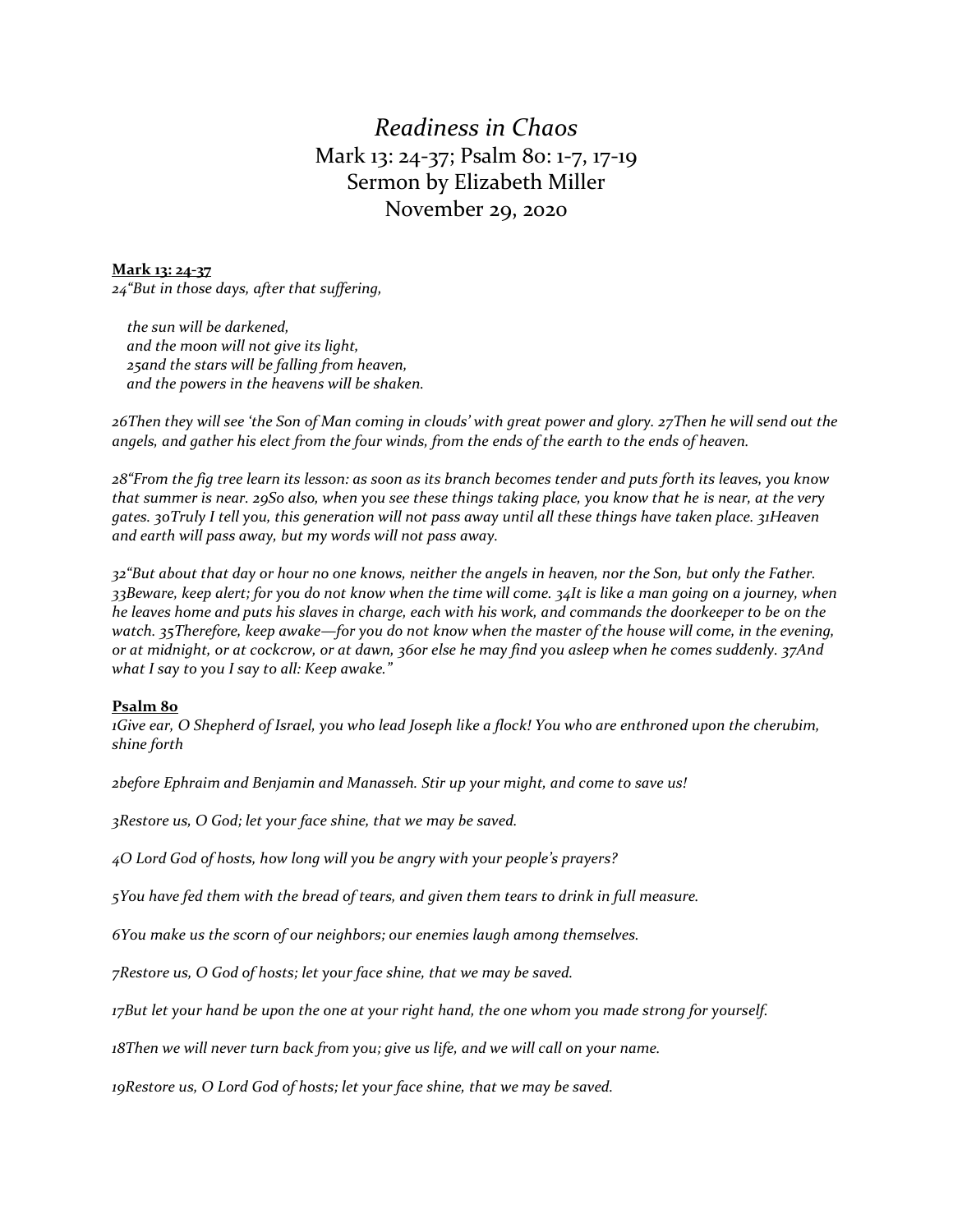Good morning! What an absolute joy to be able to share with you in this way. For Neil and I, being Berkey members who live in Colombia and work with Mennonite Central Committee, the ability to connect for regular worship with you in Goshen has been an unexpected blessing of the pandemic.

At the same time, my ability to be here today is a testament to the upheaval of this year.

Entering this first week of Advent, we are torn by the grief and anxiety, we are tired, angry, and disoriented. Like the Psalmist (Psalm 80), we may wonder how far we may be from restoration. "O LORD God of hosts, how long will you be angry with your people's prayers? Restore us, O God of hosts, let your face shine, that we may be saved." In Mark 13, Jesus speaks with the disciples, encouraging them to stay alert in the apocalyptic times between his death and second coming. "Therefore, keep awake for you do not know when the master of the house will come." But how are we to possibly keep awake as Jesus admonished, when the very stars are falling from the sky?

One of the strange realities of the pandemic has been disruption on a global scale, not just in a few places. Here is a quick rundown of the disruption we've experienced here. COVID cases in Colombia have soared past 1 million and deaths reached 40,000; a devastating category 5 hurricane passed over Colombian territories in the Caribbean; poverty has risen precipitously as a result of the pandemic, only 22% of Colombian families report eating more than 2 meals a day throughout the majority of this year. And on top of all of this, there have been 76 massacres. In September, by far the worst month, there were 16. That same month, there were two nights of protests against police brutality in Bogota that led to the extrajudicial killing of thirteen citizens at the hands of police; sixty police stations were burned by protestors. This on top of 256 assassinated local community organizers and leaders this year, predominantly Afro-Colombians, indigenous, small-scale rural farmers, and environmentalists. That is a lot of chaos and a lot of upheaval. And the same could be said for many other countries this year, including the US.

When the learning tour from Berkey visited Colombia last year, we talked about how the Anabaptist churches here have used the framework of "life abundant" (John 10:10) to live out the gospel in their context, a way of insisting on the holistic peace embodied by Jesus and resisting the empty peace of political systems that seeks to obscure their own violent methods.

But the disruptions of this year have required the churches to provide even more detailed articulation of what life abundant means and how to do it. In October, the Colombian Mennonite Church published a statement responding to the chilling rise in massacres and assassinations around the country. Unlike a public call to government officials, this was directed to church members.

I wish we had time to read the whole statement because it contains material for at least 50 sermons, including lots of advice for rooting nonviolence and ministries of peace and reconciliation into everyday church life. But there are three points that seem particularly relevant to living into the longing for restoration we all feel, entering readiness.

First, the statement admonishes Christians to "call things by their names." "Denounce violence in all its manifestations. As Christians, we understand that there is not good violence and bad violence. We do not make a distinction between justified killing and unjustified killing, good deaths and bad deaths." In an era of fake news and relative truth, the admonition to "call things by their names" is a bold one. Here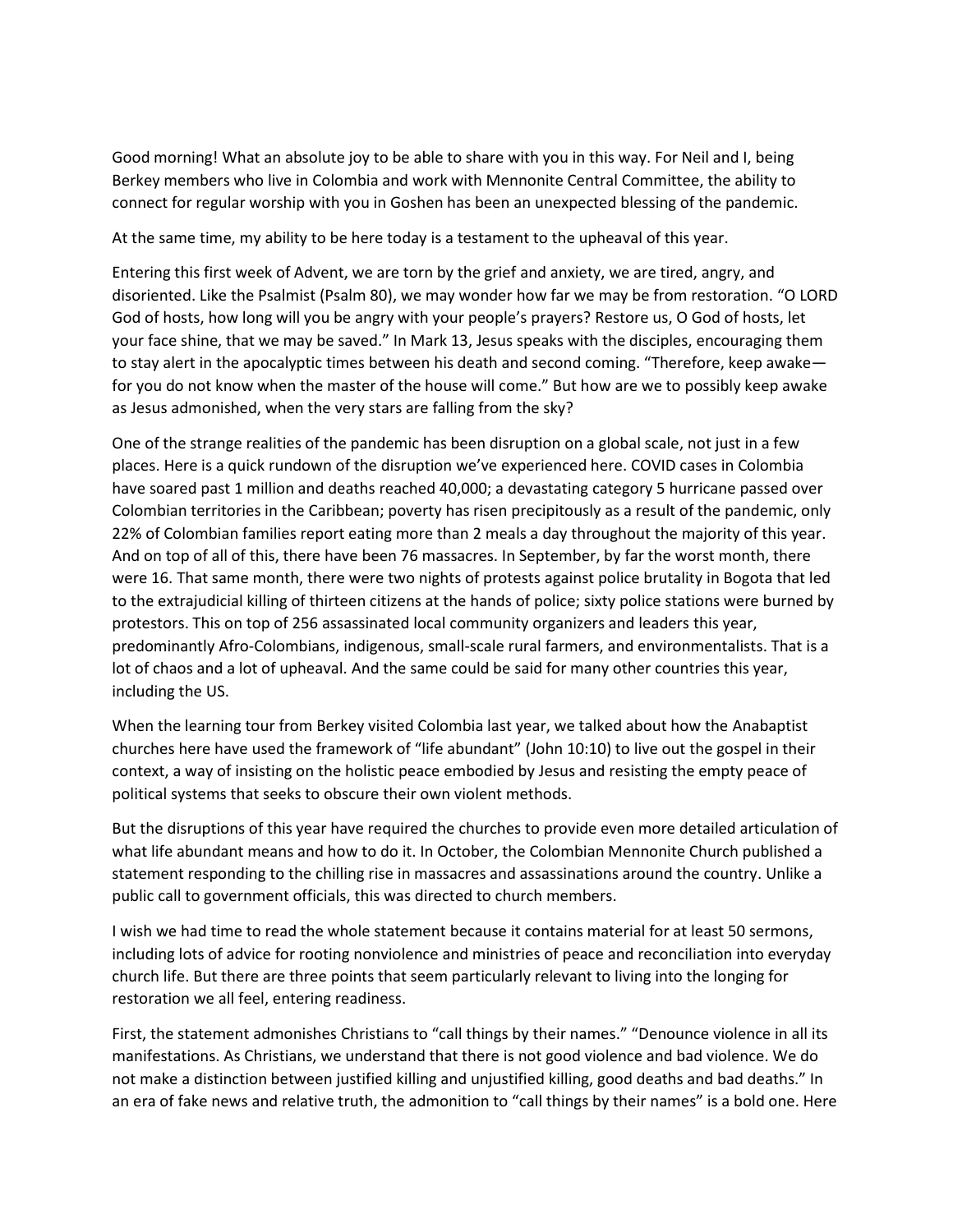in Colombia, the president has tried to reframe the massacres as "collective homicides," while others have publicly theorized that assassinated community leaders must surely by tainted by some leftist, guerrilla affiliation in order to have deserved their death. But the church has been clear and consistent, and these messages have been repeatedly preached from the pulpit: massacres are massacres, assassinations are assassinations, all of it violence and abhorrent to God. Throughout the pandemic, MCC partner Justapaz, a ministry of the Colombian Mennonite Church, has continued to document human rights abuses – threats, displacements, and assassinations – experienced by evangelical churches around the country. As soon as intermunicipal travel resumed here in September, Justapaz began visiting communities again, listening to stories, and documenting cases. And despite the budget cuts this year, we were able to give Justapaz a small pot of funds to attend to the physical needs of some of the families, humanitarian assistance and protection from threats. This ministry of "calling things by their name" and refusing to let the government and other principalities define reality has kept the church in readiness, with a clarity of vision and a wakefulness that resonates with Jesus' call in Mark 13 to "Keep awake."

Second, the statement calls to the church to practice solidarity, with particular attention to the marginalized. "Leave individualism behind and work for the common good, doing what we can to bring better opportunities and improved living conditions to our communities." So what is the church's response to division, inequality, and isolation? It is not pity, cynicism or protectionism, but rather solidarity. And the definition of community is wide here, with particular attention to victims and the most marginalized.

Before the pandemic there were fourteen Mennonite Brethren churches in the Valle del Cauca region attending to Venezuelan migrant families with food and material aid, as well as pastoral accompaniment and support with small business startups. This ministry emerged over two years ago, when the church noticed hundreds of Venezuelan migrant families sheltering outside the city bus terminal and panning for food on street corners. Eventually the Mennonite Brethren joined forces with the Catholic archdiocese and formed an interreligious migration working group to strategically respond to the need. But unlike the humanitarian responses of other agencies, the Mennonite Brethren provided food baskets while also praying with people in the homes; they exchanged Venezuelan and Colombian recipes; and played with the Venezuelan families' children during meetings. When the pandemic hit and Colombia instituted a strict lockdown, we called the migration ministry committee and said, "Look, you do not have to keep running this ministry on our account. If it seems impossible right now, that is fine." Their response was essentially, "How could we possibly abandon these families now?" Instead they adapted their food basket delivery system to be as low-contact as possible, shifted all group meetings with participants to WhatsApp, and sought additional funding from MWC to be able to provide food aid to some vulnerable Colombian families who had lost their income during the lockdown. Instead of drawing their circle tighter during the pandemic, they drew it wider, even as needs within their own congregations were deepening at an alarming rate. Readiness requires a posture of solidarity while we wait, a perspective that seeks the well-being of my neighbor and as well as the vulnerability to depend on others.

The third aspect of readiness that we have learned from the church partners here is the importance of a spiritual imagination. I'm using spiritual imagination as a phrase to mean the cultivated ability to imagine what *should be,* something so far removed from our current reality as to seem impossible, and then to seek that. I think the Psalmist had spiritual imagination when they prayed for restoration. Mary